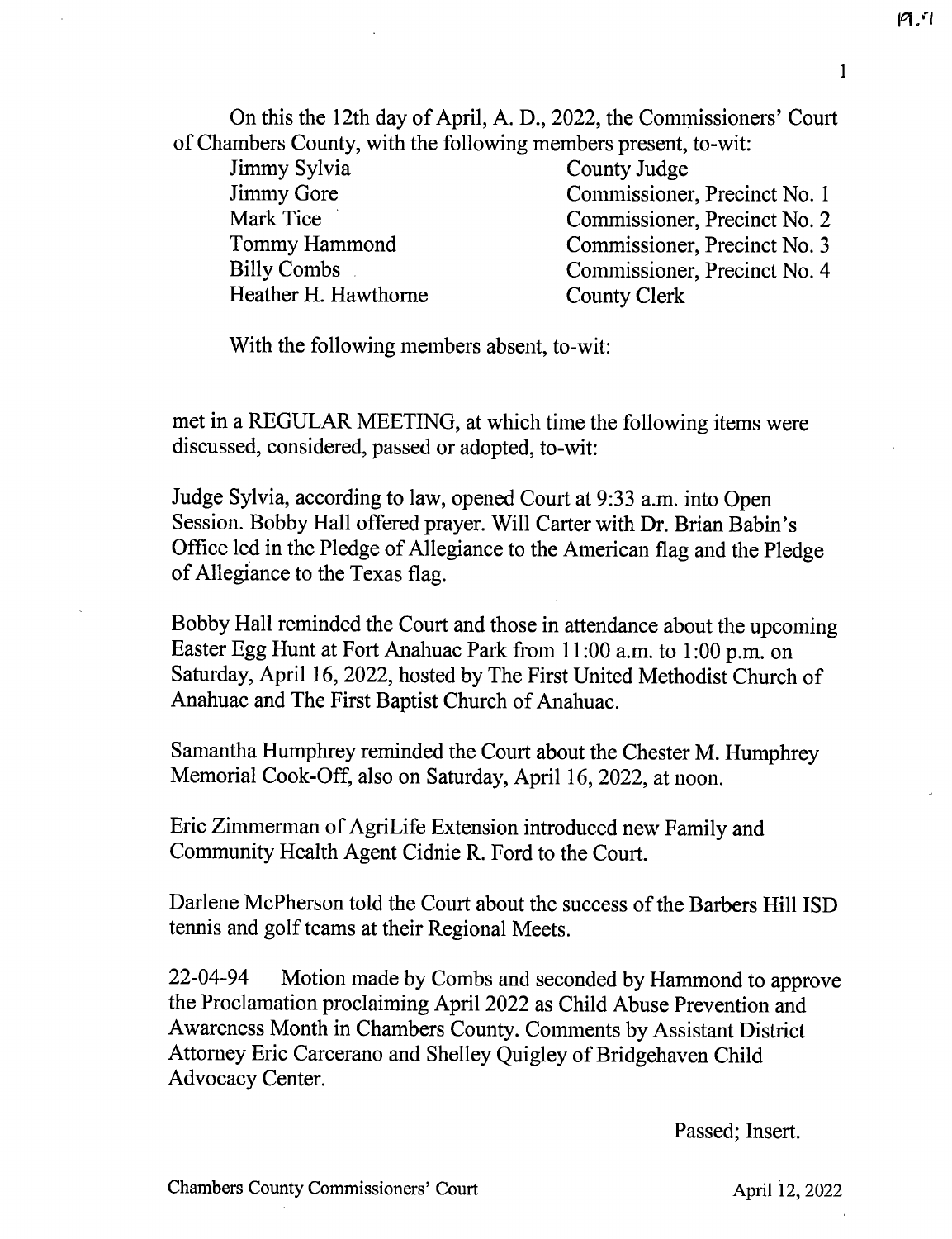Agenda Item 1.2, discuss and consider selling the old Library property located at Hwy. 124 and Chestnut in Winnie, Texas, was tabled.

22-04-95 Motion made by Gore and seconded by Tice to approve enrollment in the Quality Incentive Payment Program Year 6 with the Arboretum Nursing Home and Rehabilitation Center of Winnie. Comments by Johnny Thompson of the Arboretum Nursing and Rehabilitation Center of Winnie, Inc, Judge Sylvia, Commissioners Gore and Combs and County Treasurer Nikki Whittington.

Passed; Insert.

Agenda Item 3.8, discuss and consider approving a supplemental Interlocal Cooperation Agreement between Chambers County and Chambers County Improvement District No. 1 (CCID #1) related to a greenbelt buffer along FM 2354 and improvements to Fisher Road, was tabled.

At 9:56 a.m. the Court entered into a Public Hearing regarding Mission Economic Development Corporation Solid Waste Disposal Revenue Bonds (fractal Polymers, LLC project) (Agenda Item 5.1). Comments by Lee McCormick, municipal advisor to Mission Economic Development Corporation, and B.J. Simon, Economic Development Foundation. At 9:58 a.m., the Court returned to Regular Session.

22-04-96 Motion made by Combs and seconded by Tice to approve the Order with respect to Fractal Polymers LLC requesting that Mission Economic Development Corporation issue its Solid Waste Disposal Revenue Bonds (Fractal Polymers Project) Series 2022 or similarly captioned bonds in one or more series to finance a plastic processing and recycling facility to be located at 4950 Borusan Road (formerly 4900 Borusan Road), Baytown, Texas 77523. Comments by B.J. Simon, Economic Development Foundation.

Passed; Insert.

22-04-97 Motion made by Hammond and seconded by Combs to approve 2022 contract with the Baytown/West Chambers County Economic Development Foundation. Comments by B.J. Simon, Economic Development Foundation, and Commissioner Gore.

Passed; Insert.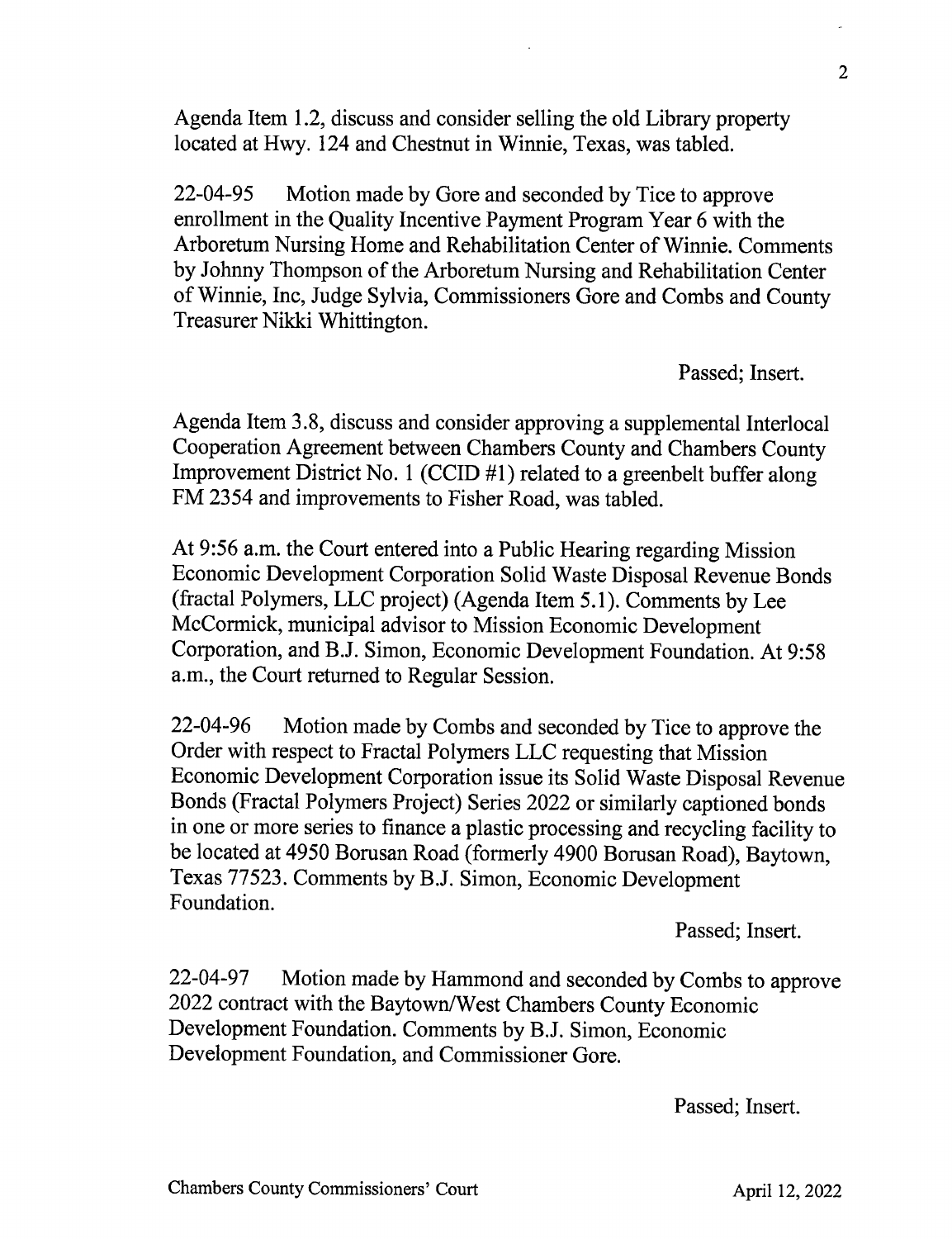The Court then turned to Agenda Item 5.13, discuss and consider Borusan Mannesmann U.S. Pipe, Inc. Economic Development Agreement proposal.

22-04-98 Motion made by Combs and seconded by Tice to approve the Borusan Mannesmann U.S. Pipe, Inc. Economic Development Agreement proposal. Comments by B.J. Simon, Economic Development Foundation, Joel Johnson of Borusan Mannesmann U.S. Pipe, Inc., Judge Sylvia, and Commissioners Combs and Gore.

Passed; Insert.

22-04-99 Motion made by Combs and seconded by Hammond to approve Resolution requiring companies and developers to be good neighbors in order to be considered for a tax abatement. Comments by Commissioner Combs.

Passed; Insert.

22-04-100 Motion made by Combs and seconded by Hammond to set a public hearing for April 26, 2022, at 10:00 a.m. regarding the proposed amendment of guidelines and criteria governing tax abatement and development agreements by Chambers County. Comments by B.J. Simon, Economic Development Foundation.

Passed.

22-04-101 Motion made by Tice and seconded by Gore to reschedule the public hearing regarding adoption of the Chambers Parkway Transportation Reinvestment Zone to May 24, 2022, at 10:00 a.m. Comments by B.J. Simon, Economic Development Foundation, Commissioners Gore, Combs, and Hammond and Judge Sylvia.

Passed.

22-04-102 Motion made by Gore and seconded by Tice to approve the Park Use Agreement submitted by Oak Island-Double Bayou Volunteer Fire Department for April 16, 2022, for use of Chester Humphrey Double Bayou Park for the Chester Humphrey Memorial Cook-Off. Comments by Director of Economic Development and Grant Administrator Samantha Humphrey.

Passed; Insert.

The Court then returned to other items in Economic Development & Tourism, beginning with Agenda Item 5.4, discuss and consider awarding contract for historical document preservation, scanning and indexing

Chambers County Commissioners' Court April 12, 2022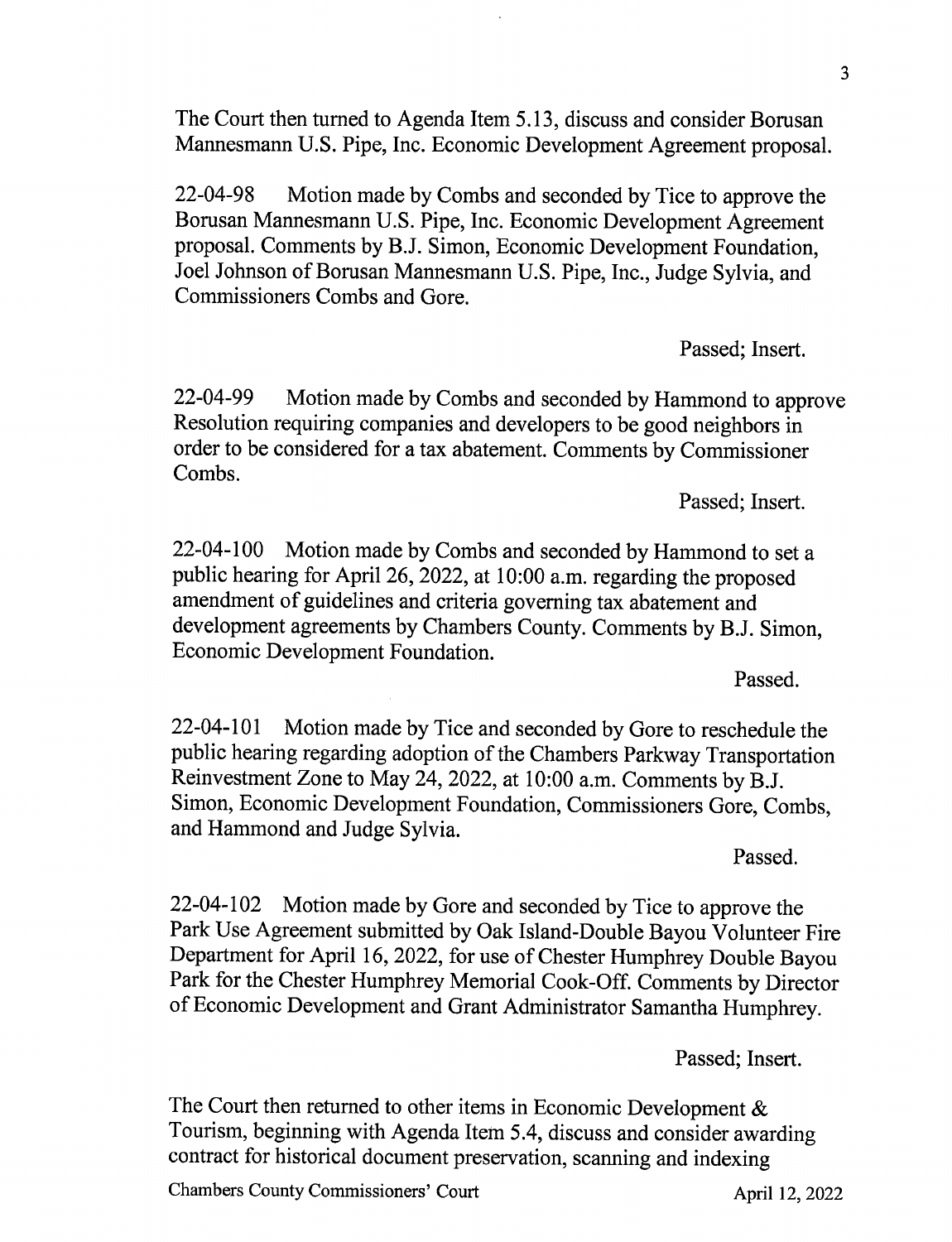services for records maintained by the Chambers County and District Clerk Offices to Kofile (funded by ARPA).

22-04-103 Motion made by Hammond and seconded by Gore to award contract for historical document preservation, scanning and indexing services for records maintained by the Chambers County and District Clerk Offices to Kofile (funded by ARPA). Comments by Commissioner Gore and Director of Economic Development and Grant Administrator Samantha Humphrey.

Passed; Insert.

Agenda Item 5.5, discuss and consider awarding Hotel Occupancy Fund Grant in the amount of \$2,500.00 to the Stowell Action Committee for the installation of a mural in Gregory Park, was tabled.

22-04-104 Motion made by Combs and seconded by Hammond to participate in the Multimodal Project Discretionary Grant. Comments by Commissioner Gore and Director of Economic Development and Grant Administrator Samantha Humphrey.

Passed; Insert.

22-04-105 Motion made by Gore and seconded by Combs to submit an application for funding to the CARES Act in the amount of \$20,000.00 for the Anahuac Airport. Comments by Director of Economic Development and Grant Administrator Samantha Humphrey.

Passed; Insert.

22-04-106 Motion made by Gore and seconded by Tice to submit a second application for funding to the CARES Act in the amount of \$1,000.00 for the Anahuac Airport. Comments by Director of Economic Development and Grant Administrator Samantha Humphrey.

Passed; Insert.

22-04-107 Motion made by Tice and seconded by Gore to submit an application for funding to the Coronavirus Response and Relief Supplemental Appropriation Act (CRRSAA) in the amount of \$9,000.00 for the Anahuac Airport. Comments by Director of Economic Development and Grant Administrator Samantha Humphrey.

Passed; Insert.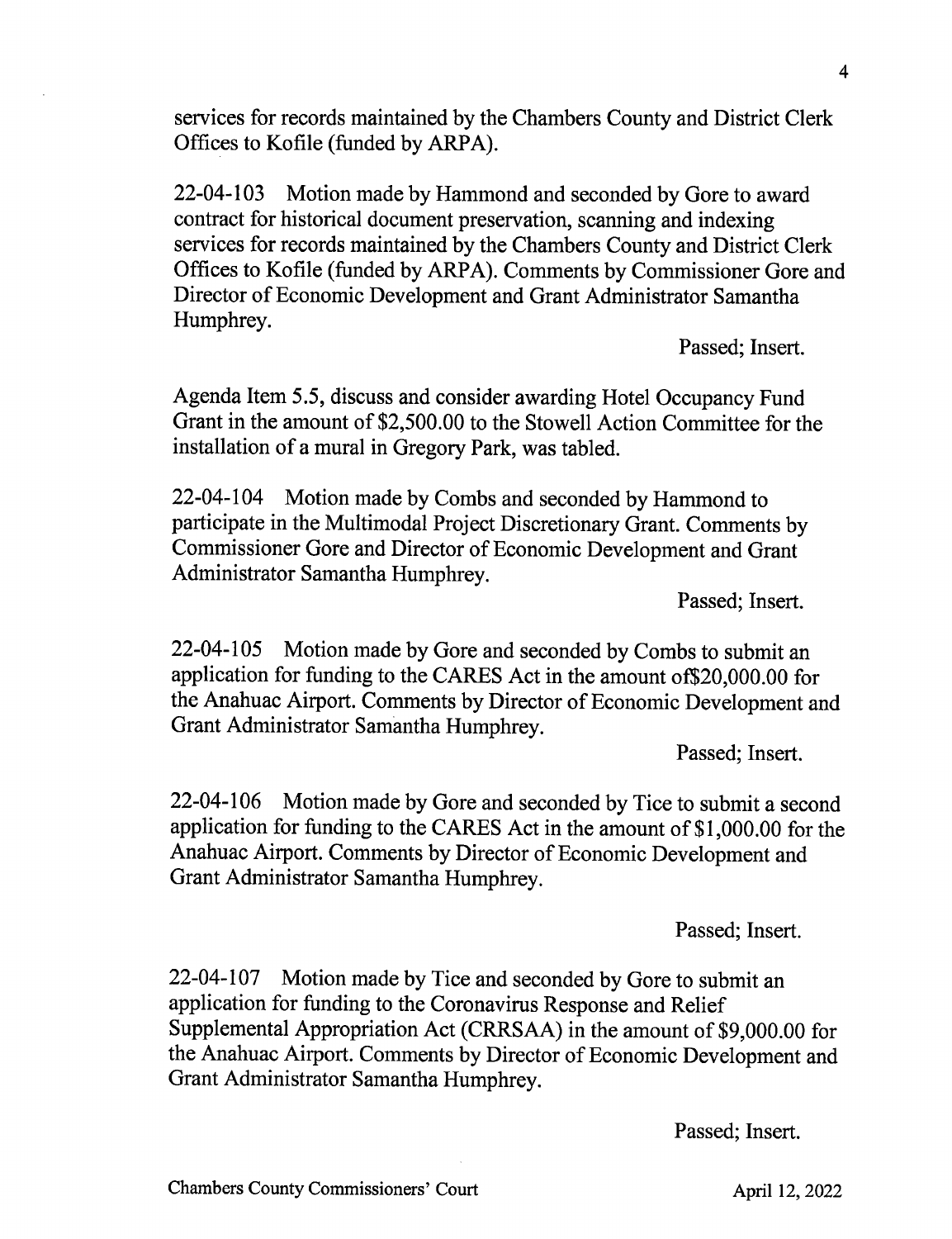5

22-04-108 Motion made by Gore and seconded by Tice to submit an application for funding to the American Rescue Plan Act in the amount of \$22,000.00 for the Anahuac Airport. Comments by Director of Economic Development and Grant Administrator Samantha Humphrey.

Passed; Insert.

22-04-109 Motion made by Hammond and seconded by Combs to select Public Management, Inc. to provide Administrative Services for HMGP DR-4885 (COVID-19). Comments by Director of Economic Development and Grant Administrator Samantha Humphrey.

Passed; Insert.

22-04-110 Motion made by Gore and seconded by Tice to select Freese and Nichols, Inc. to provide Architecture/Engineering/Surveying services for the HMGP DR-4885 (COVID-19). Comments by Director of Economic Development and Grant Administrator Samantha Humphrey.

Passed; Insert.

At 10:53 a.m., the Court took a break. Court returned to Open Session at 11:11 a.m.

22-04-111 Motion made by Commissioners' Court and seconded by Commissioners' Court to approve the Proclamation recognizing April 10- April 16, 2022, as National Public Safety Telecommunicators Week. Comments by Chief Deputy John Leger.

Passed; Insert.

After much discussion, Agenda Item 16.1, discuss and consider moving forward with the Texas Historic Courthouse Preservation Program through the Texas Historical Commission, was tabled. Chambers County Librarian Valerie Jensen presented the item, which would allow Chambers County to apply for up to \$6 million in grant funds to remodel the Chambers County Courthouse. Jay Firsching with ArchiTexas outlined the program. It was decided more discussion would be necessary before approving the item.

Following the discussion, the Court moved to the items under Road & Bridge, beginning with Agenda Item 3.1, discuss and consider approving Task Order No. 3 with Johnson, Mirmiran & Thompson, Inc. for the

Chambers County Commissioners' Court April 12, 2022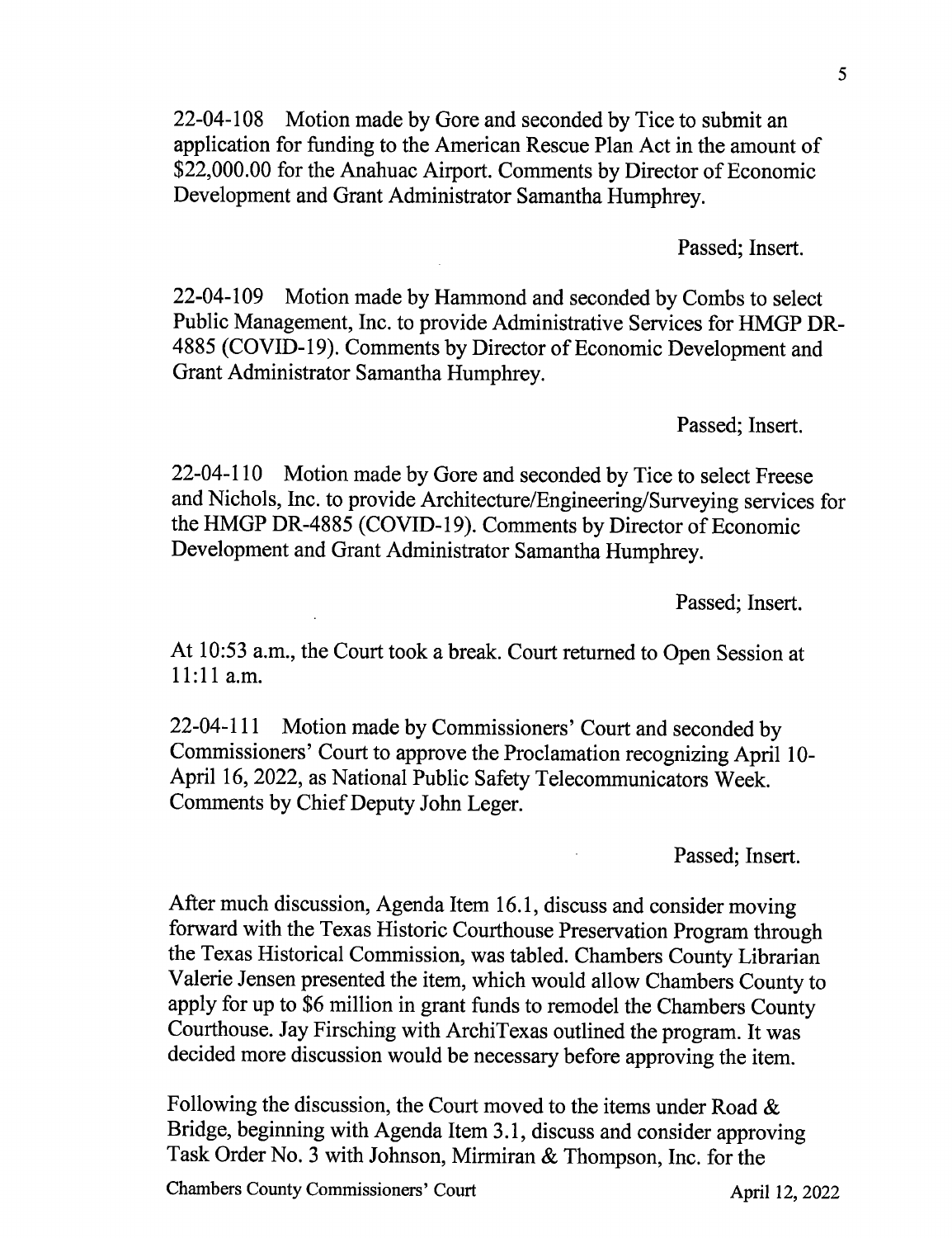Construction Inspection Services for Kilgore Parkway through the use of Certificate of Obligations funds.

22-04-112 Motion made by Combs and seconded by Tice to approve Task Order No. 3 with Johnson, Mirmiran & Thompson, Inc. for the Construction Inspection Services for Kilgore Parkway through the use of Certificate of Obligations funds. Comments by Clint Ray of Johnson, Mirmiran & Thompson, Inc., County Purchasing Agent George Barrera, Judge Sylvia, Commissioners Combs, Hammond, Gore and Tice.

Passed; Insert.

22-04-113 Motion made by Combs and seconded by Tice to approve Task Order No. 4 with Johnson, Mirmiran & Thompson, Inc for Subdivision Inspection Services as needed. Comments by Purchasing Agent George Barrera, County Engineer Cory Taylor, Engineering Consultant Bobby Hall, Project Manager Mike Lessley, Commissioners Tice, Hammond, Combs and Gore and Clint Ray of Johnson, Mirmiran & Thompson, Inc.

Passed; Insert.

22-04-114 Motion made by Combs and seconded by Hammond to procure lab testing professional services for road ways to be used during subdivision inspections and construction projects throughout the County. Comments by County Engineer Cory Taylor, Commissioners Hammond, Gore and Combs and Project Manager Mike Lessley.

Passed.

22-04-115 Motion made by Gore and seconded by Tice to approve Commercial Real Estate Green Belt requirements for development within the County. Comments by County Engineer Cory Taylor and Engineering Consultant Bobby Hall.

22-04-116 Motion made by Combs and seconded by Tice to set a public hearing for May 24, 2022, at 10:00 a.m. regarding possible revisions to the Road & Bridge Drainage, Subdivision and Infrastructure Criteria Manuals. Comments by County Engineer Cory Taylor.

Passed.

22-04-117 Motion made by Combs and seconded by Tice to approve developer agreement between Dutton Lake, LLC and Chambers County to include development obligations and bond requirements for the Cypress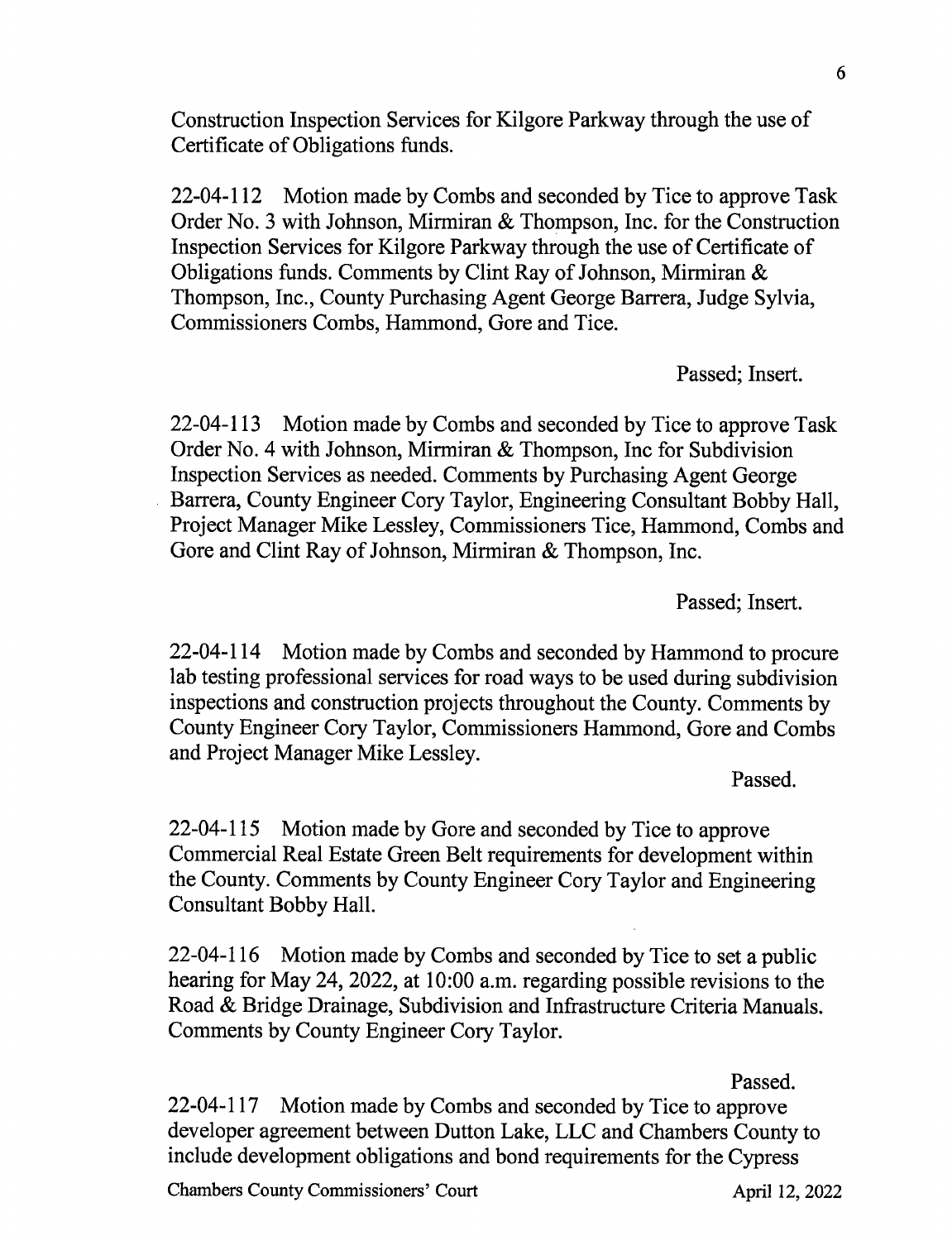Point Subdivision, Section 2. Comments by County Engineer Cory Taylor, Engineering Consultant Bobby Hall, Commissioners Hammond and Combs, Chambers County Purchasing Agent George Barrera and outside counsel Nathan Brandimart.

Passed; Insert.

22-04-118 Motion made by Tice and seconded by Hammond to approve Cypress Point, Section 2 plat for recordation. Comments by County Engineer Cory Taylor.

Passed; Insert.

Agenda Item 3.8, discuss and consider approving a supplemental Interlocal Cooperation Agreement between Chambers County and Chambers County Improvement District No. 1 (CCID #1) related to a greenbelt buffer along FM 2354 and improvements to Fisher Road, was tabled.

The Court then moved to Agenda Item 7.1, discuss and consider providing the Technology Department with \$24,000.00 from contingency fund at the Westside Complex to install hardware and equipment.

22-04-119 Motion made by Hammond and seconded by Gore to provide the Technology Department with \$24,000.00 from contingency fund at the Westside Complex to install hardware and equipment. Comments by Project Manager Mike Lessley.

Passed; Insert.

22-04-120 Motion made by Hammond and seconded by Gore to approve RFQs (Request for Qualifications) for Public Private Partnership (P3) to build the Justice Center, Library and possibly other infrastructure projects. Assistant County Attorney Dwayne Simpson gave a presentation on P3s to the Court. Comments by Judge Sylvia, Commissioners Tice, Gore, Combs and Hammond, Jail Administrator Todd Harris, and Chief Deputy John Leger.

Passed; Insert

Agenda Item 8.1, discuss and consider rescinding bid awarded to Vanguard Truck Center for five (5) roll-off trucks awarded August 10, 2021, was pulled.

Agenda Items 19.5, approve job descriptions, and Agenda Item 19.6, approve payroll changes, were pulled from the Consent Agenda to consider in Executive Session.

Chambers County Commissioners' Court April 12, 2022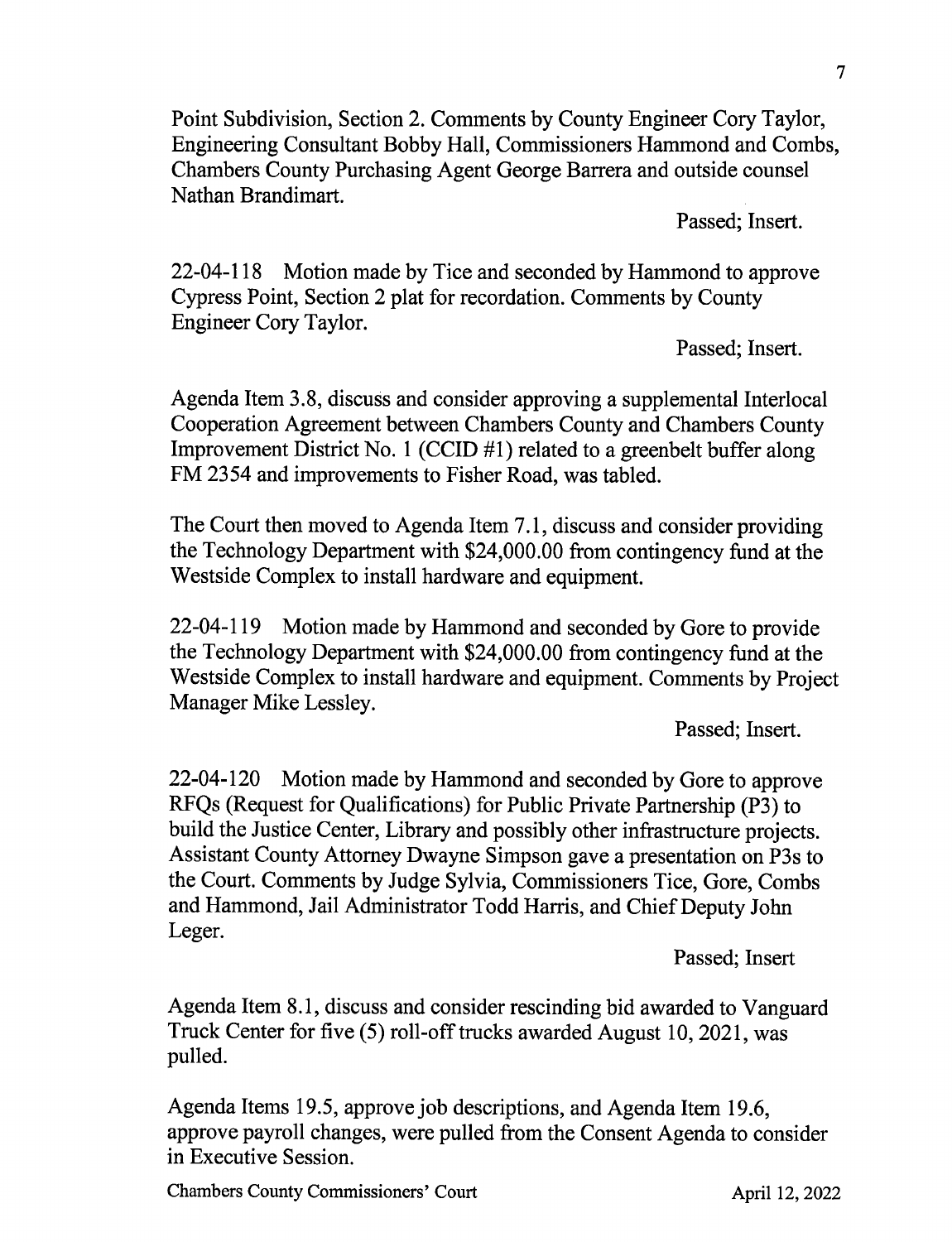22-04-121 Motion made by Tice and seconded by Hammond to approve the Consent Agenda, with the exception of Agenda Items 19.5 and 19.6, and pending a correction in the March 8, 2022, minutes.

Passed; Insert.

At 12:44 p.m. the Court entered into Executive Session, Consultation with Attorney, Section 551.071, Gov. Code, V.T.C.S.; Deliberation Regarding Real Property — Section 551.072, Gov. Code, V.T.C.S; Personnel Section 551.074, Gov. Code, V.T.C.S.; Deliberation regarding security devices or security audits.

Court returned to Regular Session at 2:23 p.m.

22-04-122 Motion made by Combs and seconded by Tice to approve the job descriptions.

Passed; Insert.

22-04-123 Motion made by Hammond and seconded by Combs to approve the payroll changes with the exception of Kaitlyn Gallaway.

Passed; Insert.

22-04-124 Motion made by Combs and seconded by Gore to approve the payroll change for Kaitlyn Gallaway. Commissioner Hammond voted nay. Judge Sylvia declared the motion passed.

Passed; Insert.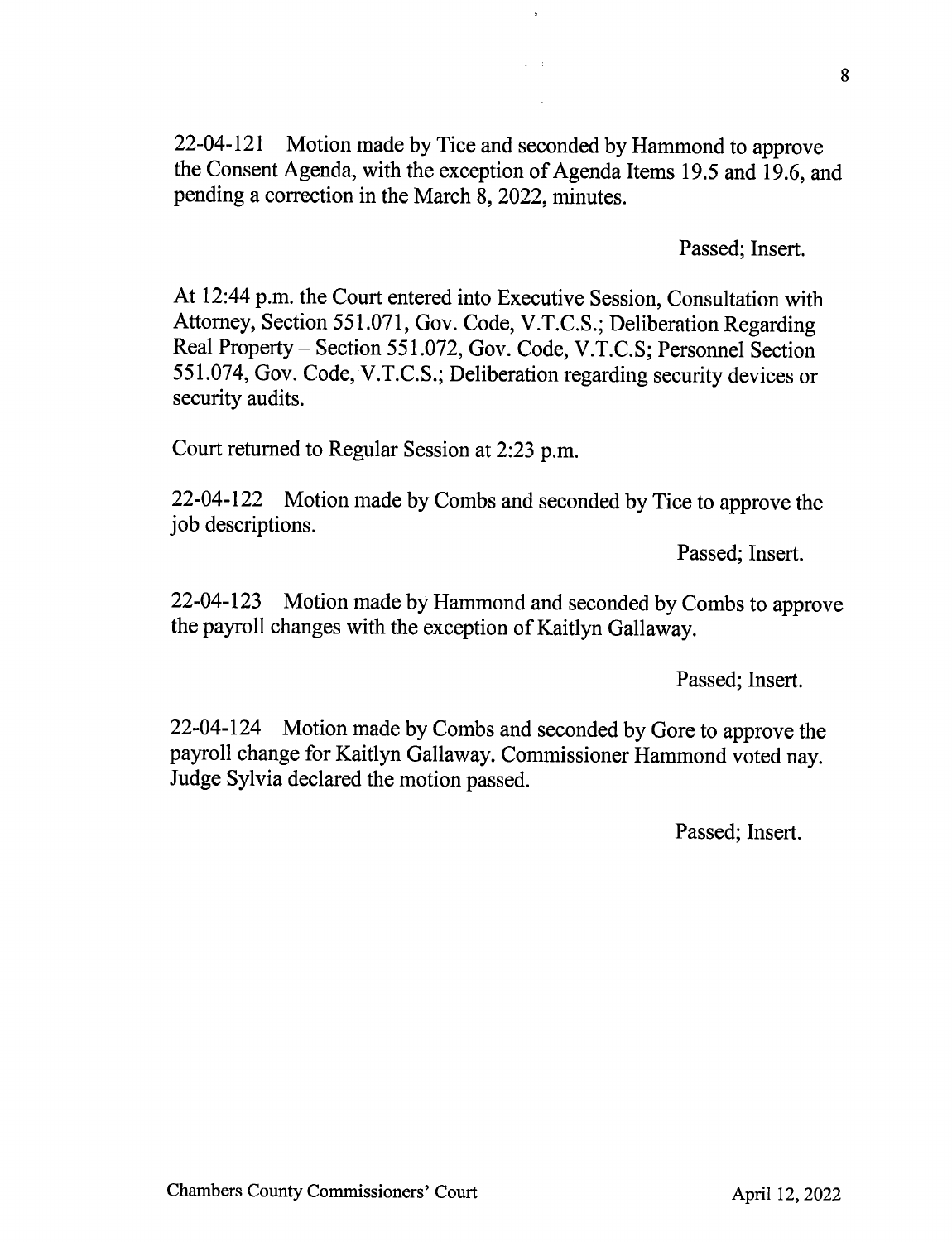## There being no further business, Court adjourned at 2:28 p.m.

\*\*\*\*\*\*\*\*\*\*\*\*\*\*\*\*\*\*\*\*\*\*\*\*\*\*\*\*\*\*\*\*\*\*\*\*\*\*\*\*\*\*\*\*

V ATATEST: urre eather H. Hawthorne, County Clerk - F

**Munistr CONTRACTOR** 

V

APPROVED:

Jimmy Sylvia, County Judge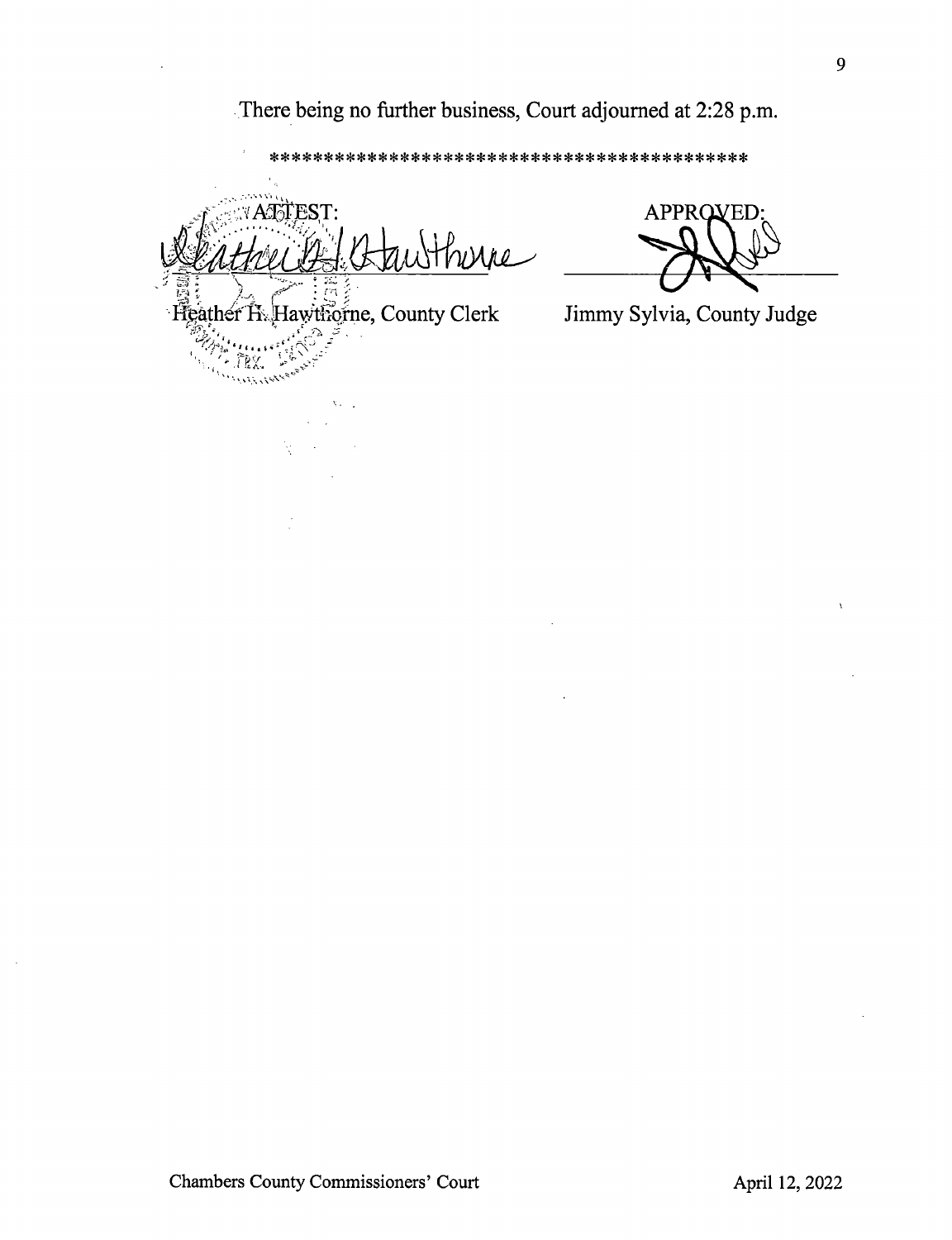## COMMISSIONERS' COURT MINUTES REGULAR MEETING April 12, 2022

22-04-94 Motion to approve the Proclamation proclaiming April 2022 as Child Abuse Prevention and Awareness Month in Chambers County.

> Agenda Item 1.2, discuss and consider selling the old Library property located at Hwy. 124 and Chestnut in Winnie, Texas, was tabled.

22-04-95 Motion to approve enrollment in the Quality Incentive Payment Program Year 6 with the Arboretum Nursing Home and Rehabilitation Center of Winnie.

> Agenda Item 3.8, discuss and consider approving a supplemental Interlocal Cooperation Agreement between Chambers County and Chambers County Improvement District No. 1 (CCID #1) related to a greenbelt buffer along FM 2354 and improvements to Fisher Road, was tabled.

At 9:56 a.m. the Court entered into a Public Hearing regarding Mission Economic Development Corporation Solid Waste Disposal Revenue Bonds (fractal Polymers, LLC project) (Agenda Item 5.1). At 9:58 a.m., the Court returned to Regular Session.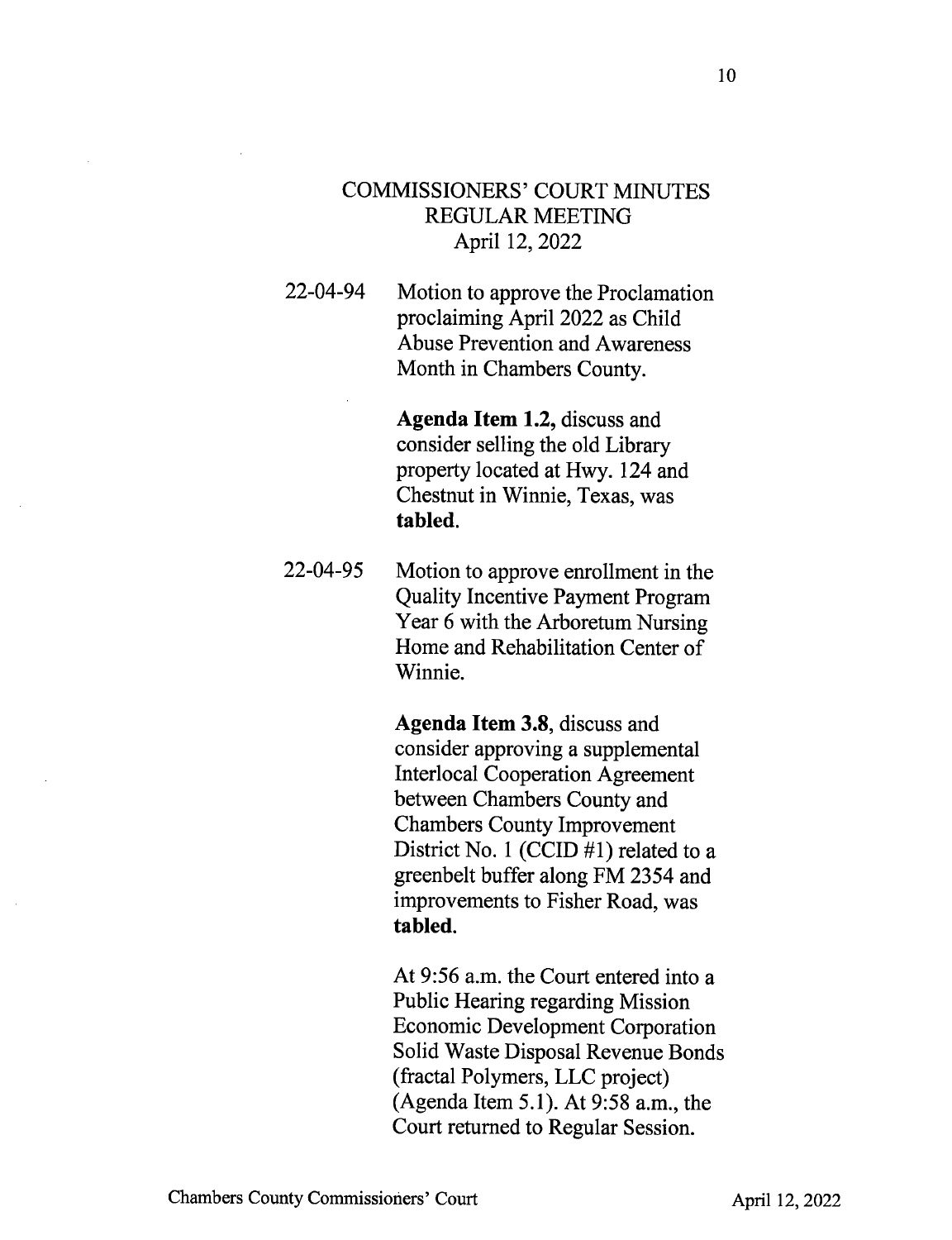- 22-04-96 Motion to approve Order with respect to Fractal Polymers LLC requesting that Mission Economic Development Corporation issue its Solid Waste Disposal Revenue Bonds (Fractal Polymers Project) Series 2022 or similarly captioned bonds in one or more series to finance a plastic processing and recycling facility to be located at 4950 Borusan Road (formerly 4900 Borusan Road), Baytown, Texas 77523.
- 22-04-97 Motion to approve 2022 contract with the Baytown/West Chambers County Economic Development Foundation.
- 22-04-98 Motion to approve the Borusan Mannesmann U.S. Pipe, Inc. Economic Development Agreement proposal.
- 22-04-99 Motion to approve Resolution requiring companies and developers to be good neighbors in order to be considered for a tax abatement.
- 22-04-100 Motion to set public hearing for April 26, 2022, at 10:00 a.m. regarding the proposed amendment of guidelines and criteria governing tax abatement and development agreements by Chambers County.
- 22-04-101 Motion to reschedule to public hearing regarding adoption of the Chambers Parkway Transportation Reinvestment Zone to May 24, 2022, at 10:00 a.m.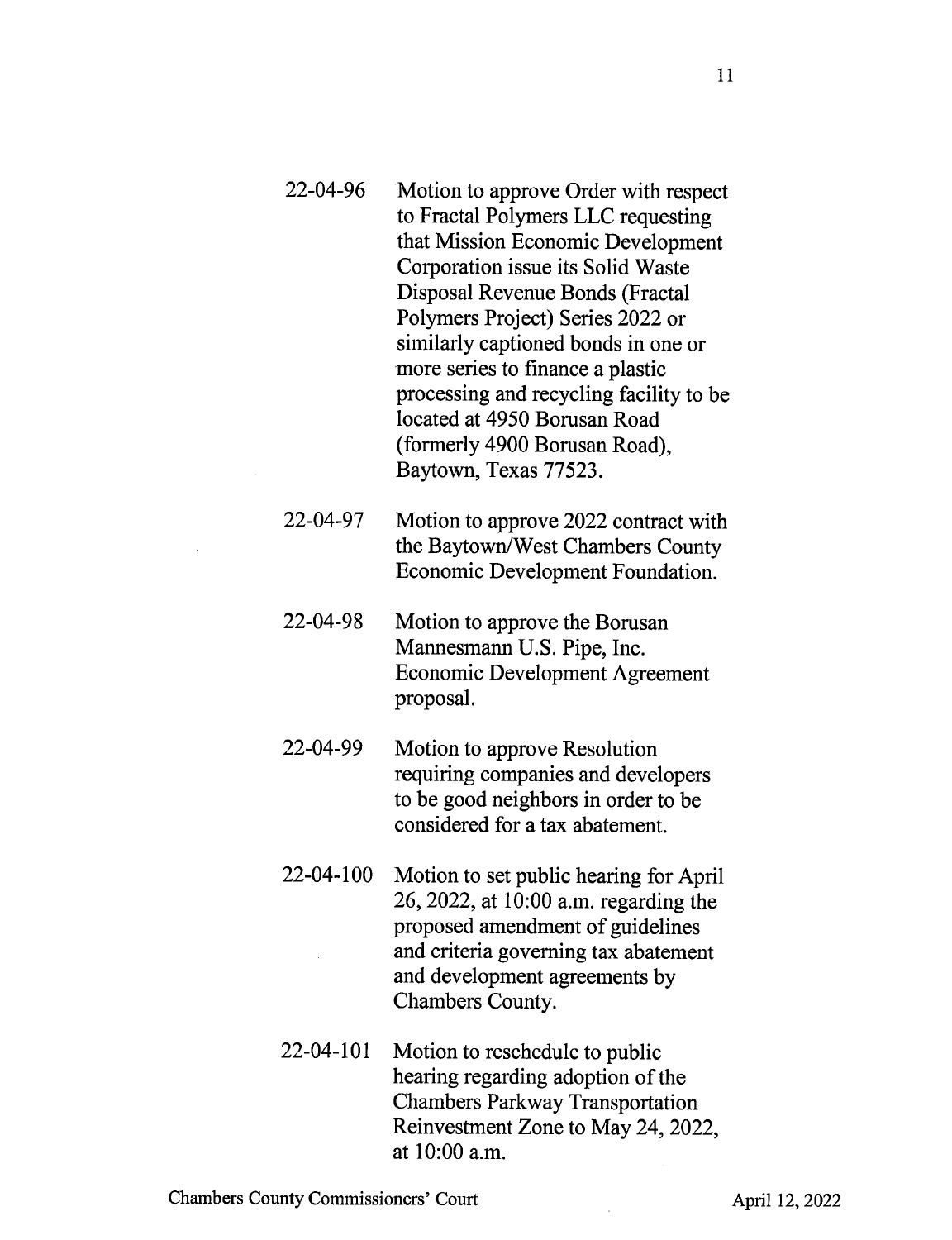- 22-04-102 Motion to approve the Park Use Agreement submitted by Oak Island-Double Bayou Volunteer Fire Department for April 16, 2022, for use of Chester Humphrey Double Bayou Park for the Chester Humphrey
- 22-04-103 Motion to award contract for historical document preservation, scanning and indexing services for records maintained by the Chambers County and District Clerk Offices to Kofile (funded by ARPA).

Memorial Cook-Off.

Agenda Item 5.5, discuss and consider awarding Hotel Occupancy Fund Grant in the amount of \$2,500.00 to the Stowell Action Committee for the installation of a mural in Gregory Park, was tabled.

- 22-04-104 Motion to participate in the Multimodal Project Discretionary Grant.
- 22-04-105 Motion to submit an application for funding to the CARES Act in the amount 0520,000.00 for the Anahuac Airport.
- 22-04-106 Motion to submit a second application for funding to the CARES Act in the amount of \$1,000.00 for the Anahuac Airport.
- 22-04-107 Motion to submit an application for funding to the Coronavirus Response and Relief Supplemental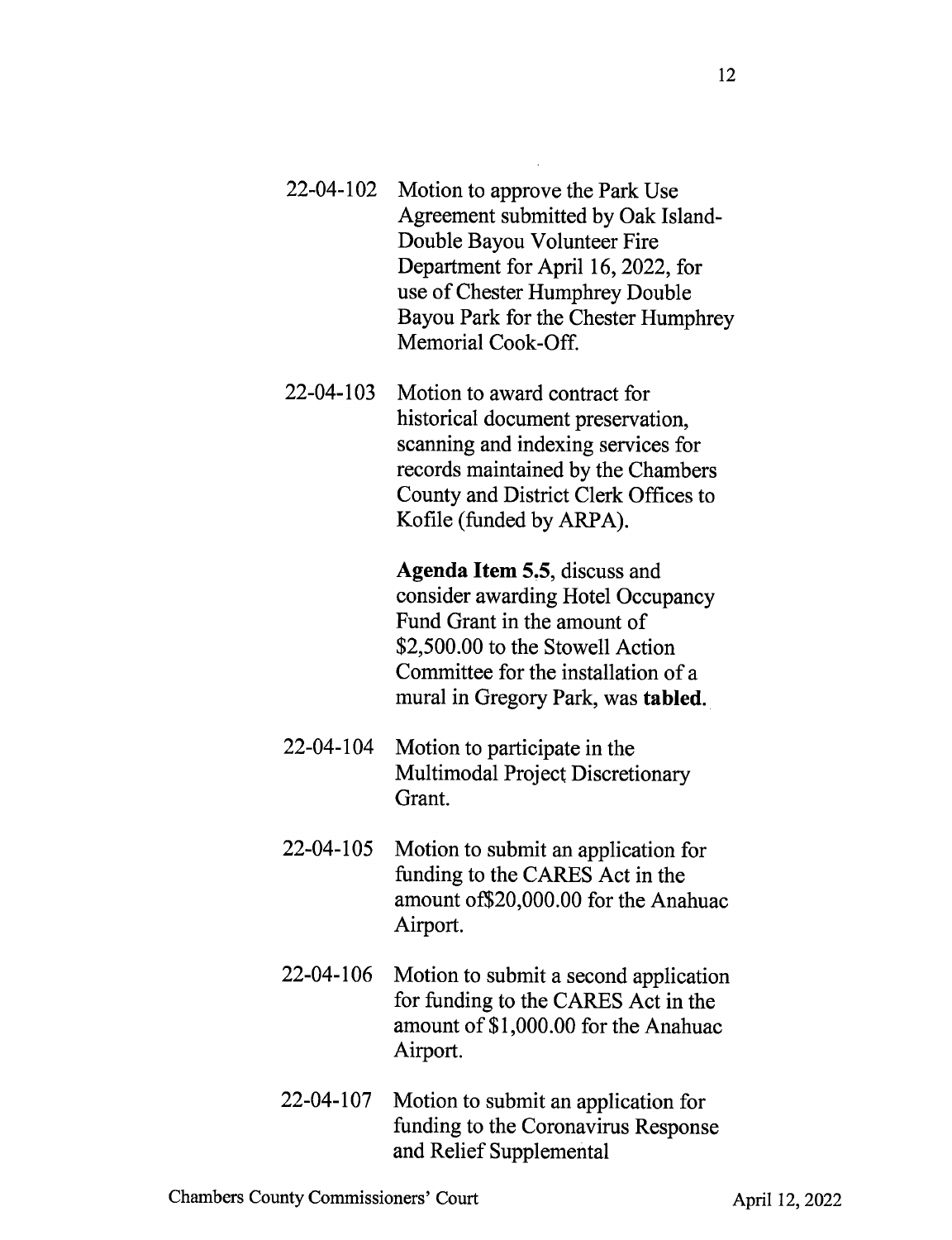Appropriation Act (CRRSAA) in the amount of \$9,000.00 for the Anahuac Airport.

- 22-04-108 Motion to submit an application for funding to the American Rescue Plan Act in the amount of \$22,000.00 for the Anahuac Airport.
- 22-04-109 Motion to select Public Management, Inc. to provide Administrative Services for HMGP DR-4885 (COVID-19).
- 22-04-110 Motion to select Freese and Nichols, Inc. to provide Architecture/ Engineering/Surveying services for the HMGP DR-4885 (COVID-19).
- 22-04-111 Motion to approve the Proclamation recognizing April 10-April 16, 2022, as National Public Safety Telecommunicators Week.

Agenda Item 16.1, discuss and consider moving forward with the Texas Historic Courthouse Preservation Program through the Texas Historical Commission, was tabled.

22-04-112 Motion to approve Task Order No. 3. with Johnson, Mirmiran & Thompson, Inc. for the Construction Inspection Services for Kilgore Parkway through the use of Certificate of Obligations funds.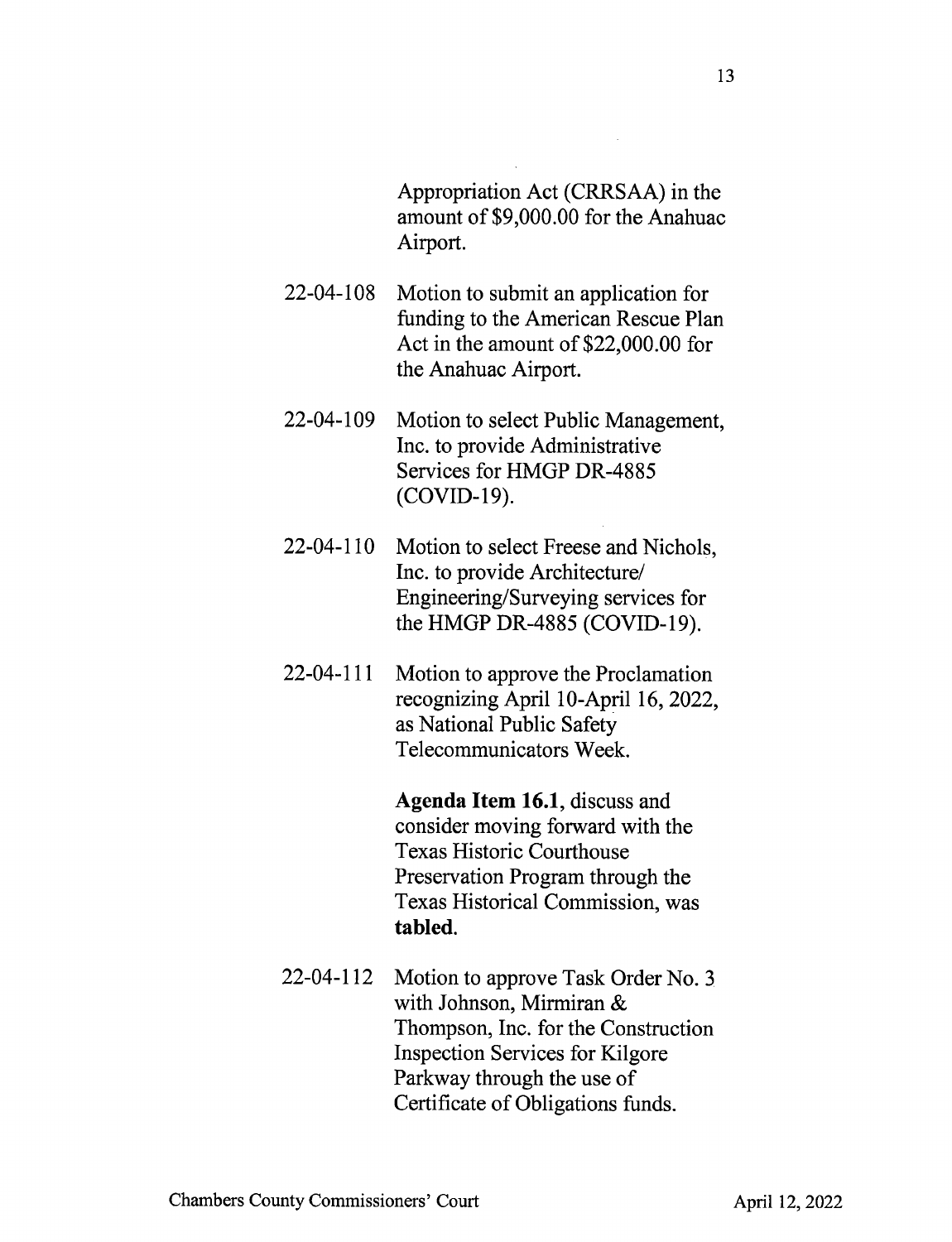- 22-04-113 Motion to approve Task Order No. 4 with Johnson, Mirmiran & Thompson, Inc for Subdivision Inspection Services as needed.
- 22-04-114 Motion to procure lab testing professional services for road ways to be used during subdivision inspections and construction projects throughout the County.
- 22-04-115 Motion to approve Commercial Real Estate Green Belt requirements for development within the County.
- 22-04-116 Motion to set a public hearing for May 24, 2022, at 10:00 a.m. regarding possible revisions to the Road & Bridge Drainage, Subdivision and Infrastructure Criteria Manuals.
- 22-04-117 Motion to approve developer agreement between Dutton Lake, LLC and Chambers County to include development obligations and bond requirements for the Cypress Point Subdivision, Section 2.
- 22-04-118 Motion to approve Cypress Point, Section 2 plat for recordation.

Agenda Item 3.8, discuss and consider approving a supplemental Interlocal Cooperation Agreement between Chambers County and Chambers County Improvement District No. 1 (CCID #1) related to a greenbelt buffer along FM 2354 and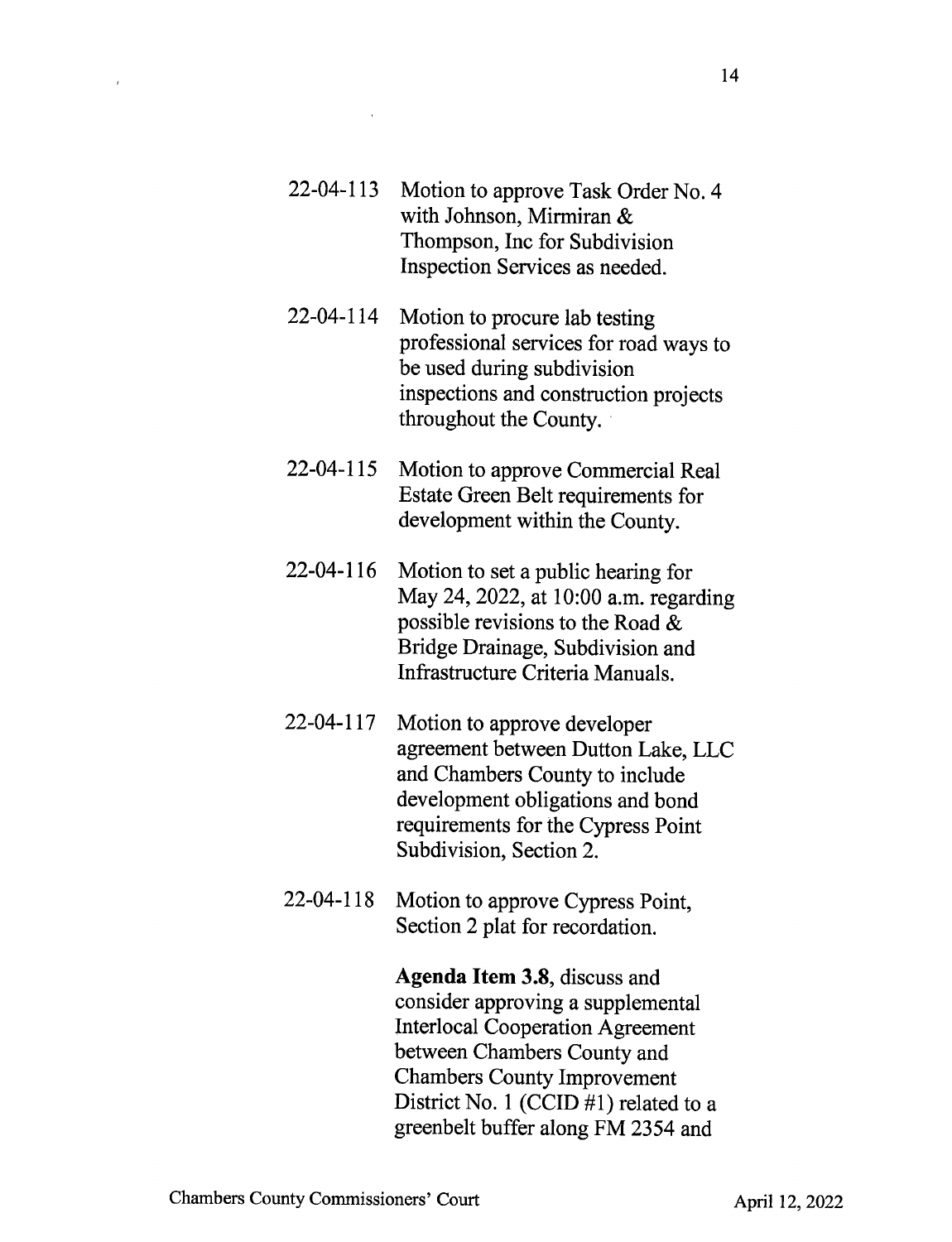improvements to Fisher Road, was tabled.

- 22-04-119 Motion to provide the Technology Department with \$24,000.00 from contingency fund at the Westside Complex to install hardware and equipment.
- 22-04-120 Motion to approve RFQs (Request for Qualifications) for Public Private Partnership (P3) to build the Justice Center, Library and possibly other infrastructure projects.

Agenda Item 8.1, discuss and consider rescinding bid awarded to Vanguard Truck Center for five (5) roll-off trucks awarded August 10, 2021, was pulled.

22-04-121 Motion de by Tice and seconded by Hammond to approve the Consent Agenda, with the exception of Agenda Items 19.5 and 19.6, and pending a correction in the March 8, 2022, minutes.

> At 12:44 p.m., the Court entered into Executive Session. The Court returned to Open Session at 2:23 p.m.

- 22-04-122 Motion to approve the job descriptions.
- 22-04-123 Motion to approve the payroll changes with the exception of Kaitlyn Gallaway.